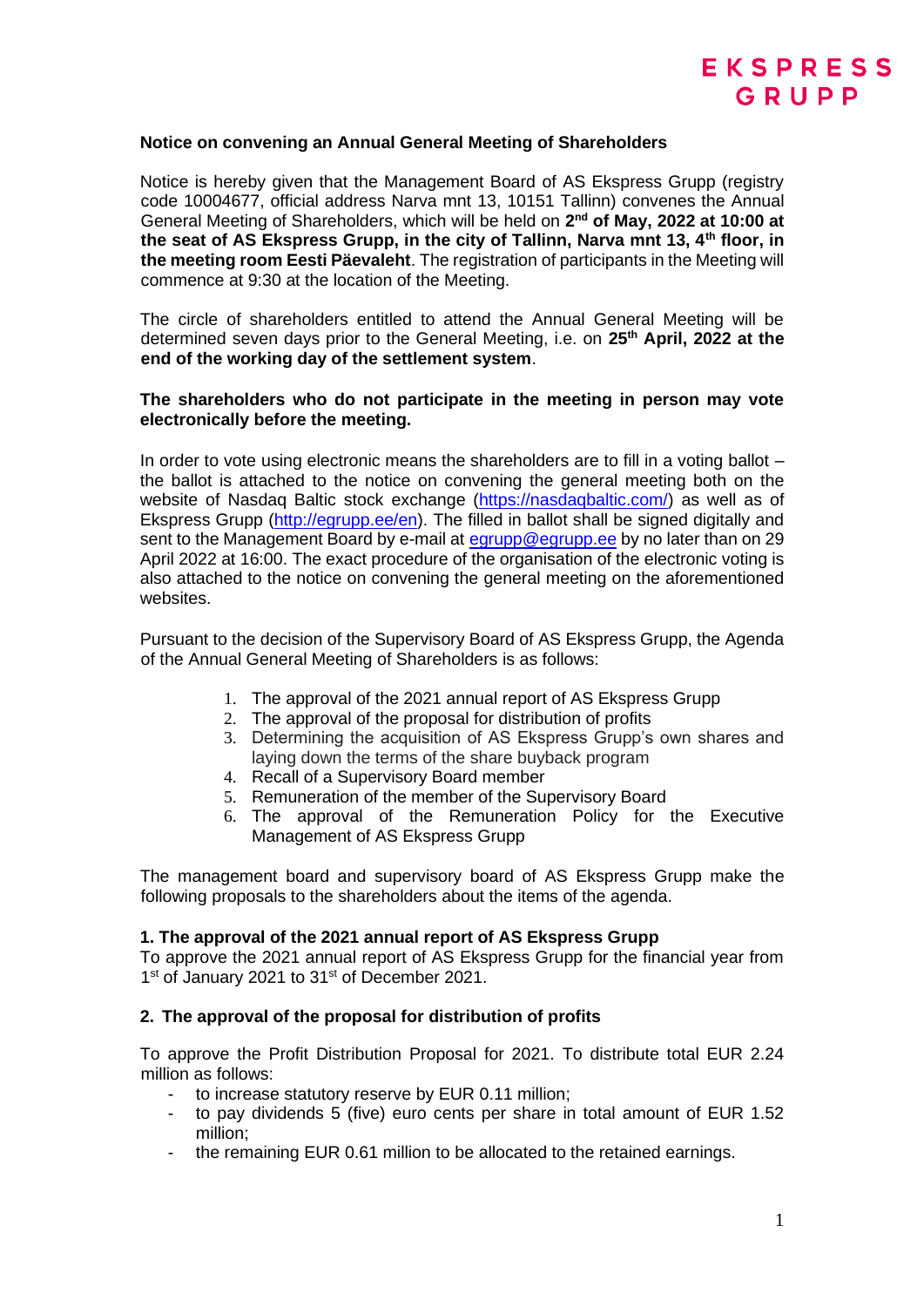

Shareholders, entered into the share register of AS Ekspress Grupp on 16 May 2022, at the close of the business of the settlement system, will be entitled to dividends. The day of change of the rights related to the shares (ex-date) is on 13 May 2022; from this date onwards, the person acquiring the shares will not have the right to receive dividends. Dividends will be paid to the shareholders on 20 May 2022 to the shareholder's bank account, which is linked to the securities account.

# **3. Determining the acquisition of AS Ekspress Grupp's own shares and laying down the terms of the share buyback program**

3.1. Approve the share buyback program of AS Ekspress Grupp's own shares under the following terms:

- AS Ekspress Grupp shall have the right to buy back a maximum of 2 500 000 own shares whereby the total amount of the nominal value of the treasury shares owned by the company may not exceed 1/10 of its share capital.
- AS Ekspress Grupp shall have the right to buy back its own shares in one or multiple transactions via buyback offer(s) targeted at all shareholders within 12 months from the date of adoption of this decision.
- The minimum amount to be paid for its own shares shall be EUR 0.60 per share and the maximum amount per share shall be the closing price on the Nasdaq Tallinn Stock Exchange plus 20% but not more than EUR 1.80 per share at the trading day preceding the announcement of each respective buyback. The total amount payable for the shares to be bought back pursuant to this decision shall be up to EUR 2 million at most. The acquisition of the shares may not lead to a reduction in net assets below the total amount of share capital and reserves, the payment of which to the shareholders is not be permitted under law or the articles of association.
- The purpose of the share buyback is to use the attractive market conditions in order to create value for the shareholders. The shares bought back will thereafter be cancelled or used for other purposes (e.g. sale or use of shares for the option program).

3.2. In accordance with this decision and applicable legal acts, authorise the Management Board to decide and carry out the share buyback, determine the share buyback price, procedure and other conditions as well as perform all other necessary procedures.

# **4. Recall of a Supervisory Board member**

To recall Mr. Aleksandras Česnavičius from the Supervisory Board.

# **5. Remuneration of the member of the Supervisory Board**

To remunerate Priit Rohumaa, the Chairman of the Supervisory Board, as follows: current monthly remuneration of EUR 1000 (gross) to be increased to EUR 3000 (gross) per month.

# **6. The approval of the Remuneration Policy for the Executive Management of AS Ekspress Grupp**

To approve the Remuneration Policy for the Executive Management of AS Ekspress Grupp.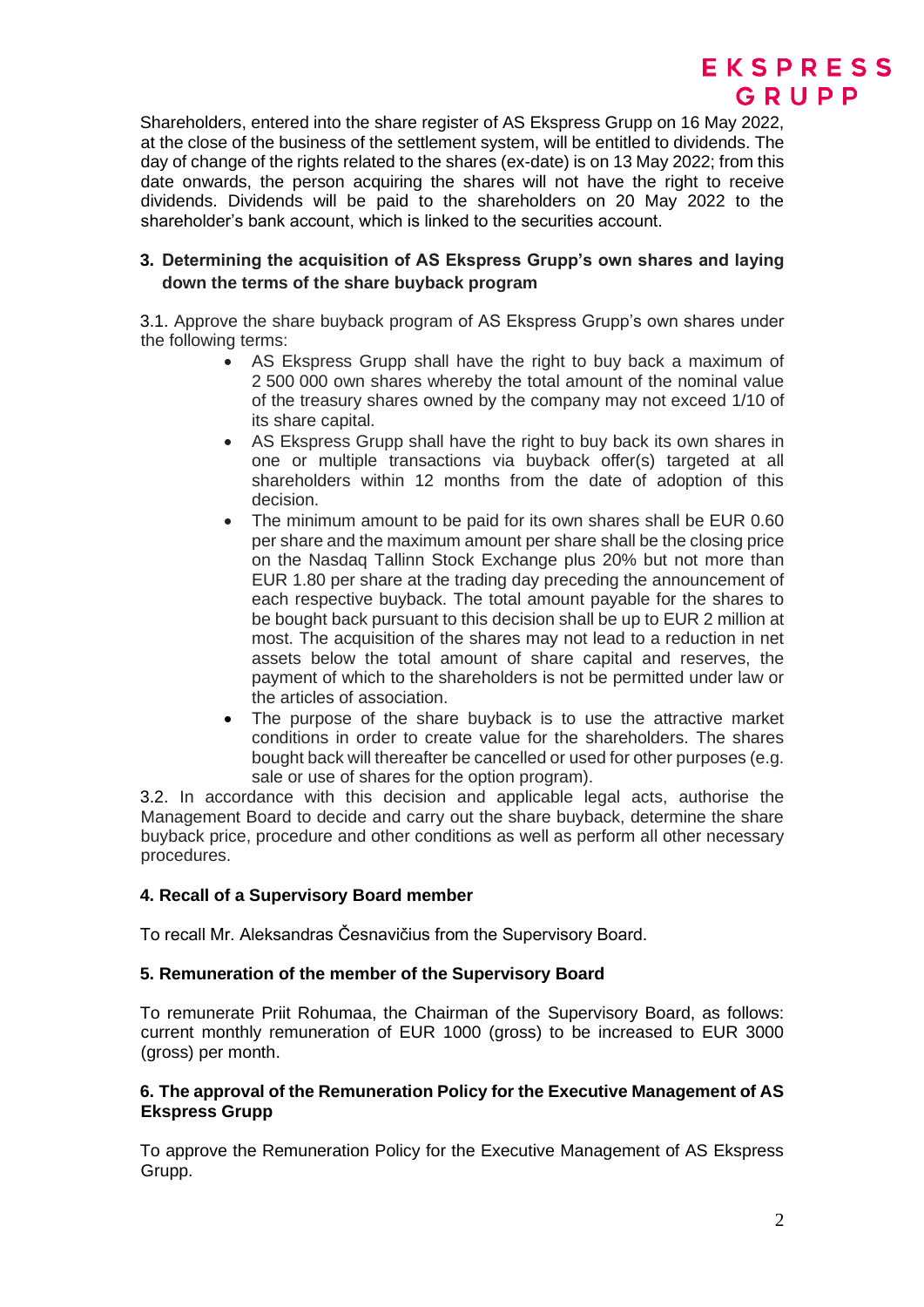All documents concerning the Annual General Meeting of the Shareholders of AS Ekspress Grupp, including draft resolutions, are available on the [homepage](https://www.egrupp.ee/en/about-group/management/general-meeting-of-shareholders/) of AS Ekspress Grupp.

At the Meeting, the shareholders are entitled to receive information on the activities of AS Ekspress Grupp from the Management Board. If the Management Board of AS Ekspress Grupp refuses to provide information, the shareholders may demand that the General Meeting decides on the legitimacy of their demand, or submit, within two weeks, an application to court in proceedings on petition to require the Management Board to provide the information.

Shareholders whose shares represent at least 1/20 of the share capital are entitled to present a draft resolution on each agenda item to AS Ekspress Grupp at least three days prior to the General Meeting, i.e. until 29<sup>th</sup> April, 2022, by submitting it in writing to e-mail address [egrupp@egrupp.ee.](mailto:egrupp@egrupp.ee)

Shareholders whose shares represent at least 1/20 of the share capital are entitled to request the inclusion of additional items in the agenda of the General Meeting of AS Ekspress Grupp, provided that the request is submitted 15 days prior to the General Meeting at the latest, i.e. until 17<sup>th</sup> April, 2022, by submitting it in writing to e-mail address: [egrupp@egrupp.ee.](mailto:egrupp@egrupp.ee)

As at 8<sup>th</sup> April, 2022, the share capital of AS Ekspress Grupp is 18,478,104.60 euros. The total number of shares is 30,796,841, with each share granting one vote. The right to vote is not granted to AS Ekspress Grupp's 492,128 own shares.

For the registration of participants in the Annual General Meeting of Shareholders, we kindly ask:

- $\triangleright$  shareholders who are natural persons to present an identity document (e.g. passport or ID card) and representatives of shareholders who are natural persons to present an identity document and a written document certifying their authorisation;
- $\triangleright$  representatives of shareholders who are legal persons to present an extract (or other such document) from the relevant (commercial) register where the legal person is registered (issued no more than 7 days prior to presenting), and the identity document of the representative. In the case of legal persons registered in a foreign country, the extract from the register must be legalised or certified by an apostil, unless stipulated otherwise in international agreements. Transactional representatives of shareholders who are legal persons must, in addition to the aforementioned documents, present a written document certifying their authorisation. AS Ekspress Grupp mav also register a shareholder who is a legal person in a foreign country as a participant in the General Meeting if all the required data concerning the legal person and the representative is contained in a notarised authorisation document issued in the foreign country and the authorisation document is acceptable in Estonia.

Prior to the General Meeting, shareholders may give notice of the appointment of a representative and the withdrawal by the principal of the authorisation via e-mail to the address [egrupp@egrupp.ee](mailto:egrupp@egrupp.ee) or by delivering the aforementioned document(s) to the seat of AS Ekspress Grupp at Narva mnt 13, Tallinn, 2<sup>nd</sup> floor (on business days from 10:00 to 16:00) by 16:00 on 29<sup>th</sup> April, 2022 at the latest, using the templates available